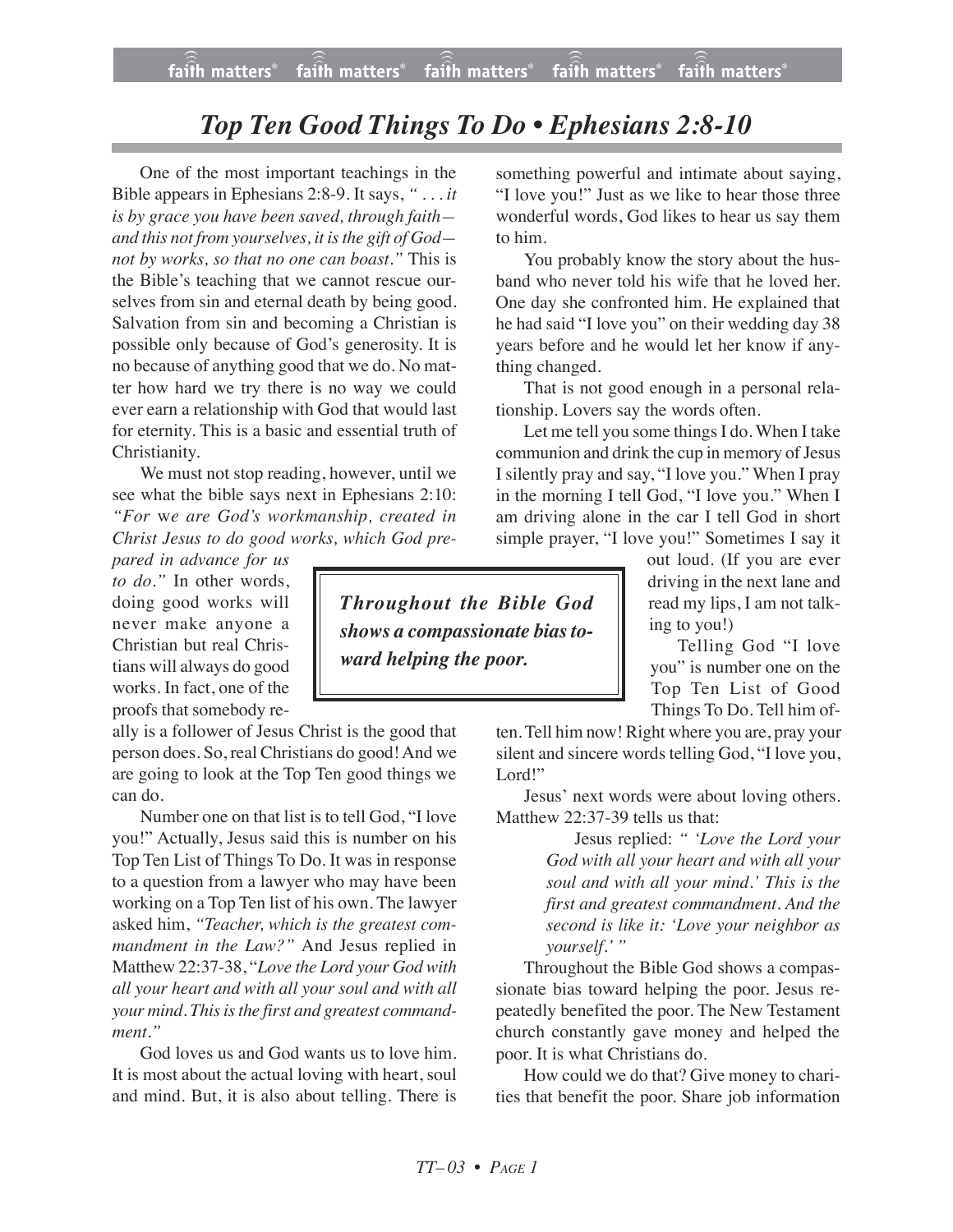## **faith matters® faith matters® faith matters® faith matters® faith matters®** ))) ))) ))) ))) )))

with the unemployed. Mentor refugees who don't know how our system works. Oppose greed at the expense of those with little money and power. Be an advocate for poor people at your business. Support fair wages for workers, including a generous minimum wage. Show compassion toward immigrants, including those who are undocumented. When is the last time we helped a poor person? Without a doubt, helping the poor is one of the Top Ten good things God wants us to do.

Number three is to be baptized. Here is how it works. Baptism in the Bible is the Christian's way of declaring faith and solidarity with Jesus Christ. It is Jesus' idea! Not only was Jesus himself baptized in the Jordan River but he was very clear about the importance of baptism for Christians when he spoke his words of commission in Matthew 28:19-20:

> *" . . . go and make disciples of all nations, baptizing them in the name of the Father and of the Son and of the Holy Spirit, and teaching them to obey everything I have commanded you."*

While some Christian traditions practice baby baptisms, consider getting baptized as your own choice rather than your parents' choice.

Pat Summerall, the famous sports announcer, battled alcoholism and finally came to personal faith in Jesus Christ in his late 60s. Here is what he said about his baptism as a believer: "I went down in the water, and when I came up it was like a 40-pound weight had been lifted from me. I have a happier life, a healthy life, and a more positive feeling about life than ever before."

Many people have told me that their baptism as a believer was one of the single best day of their entire lives. It was a significant and powerful spiritual turning point for them. I have never had anybody tell me that they later regretted being publicly baptized as a believer in Jesus Christ. It delights the heart of God and it is clearly one of the Top Ten good things a Christian can do.

Number four is to give away something valuable. This may be hard for some of us to understand, but it is actually an astonishing spiritual and personal experience. You see, we tend to be more greedy than sacrificial in our giving. So, once in a while, give away something that is really valuable to you. Not for tax deductibility. Not for thanks. Just to give it away. It will change you forever.

There are many interesting examples of this. King David once paid 50 shekels of silver as an offering to God. When he was discouraged from giving David said, "I will not sacrifice to the Lord my God offerings that cost me nothing."

When I was a young pastor a woman put her diamond engagement ring in the offering. It was a major decision for her but impressed me for a lifetime.

Osceola McCarty lived in Hattiesburg, Mississippi. Her entire life she had one job: laundry. For decades she washed laundry by hand for fifty cents per load. She saved a little of her income every week. When she retired at age 87 she asked the banker how much she had. The banker told her she had \$250,000. She gave \$150,000 of her savings to fund scholarships for African-American students at the University of Southern Mississippi.

My father-in-law used to get two weeks of paid vacation every year. He used one of those weeks to drive a bus to transport children to summer Vacation Bible School. Half of his vacation every year he gave away to serve others.

Number four is not a suggestion to give away a lot. It is a call to give away something you consider valuable. It will change your life.

Number five is to forgive someone who didn't ask. In the Lord's Prayer we ask our Father in heaven to forgive our sins as we forgive those who have sinned against us. Here is how it works. Choose someone who has hurt you, offended you, cheated you, upset you, disappointed you or simply ripped you off. Whether they ask or not, forgive that person. Let it go. Give it to God. There may be no need to tell the person you have forgiven. The real forgiveness takes place in the heart and it will immediately show up in attitudes and actions toward the forgiven person. Forgiveness is a very good thing to do.

Number six is to offer to pray for someone else—at work; at school; next door; even a stranger. Tell someone you will pray for her and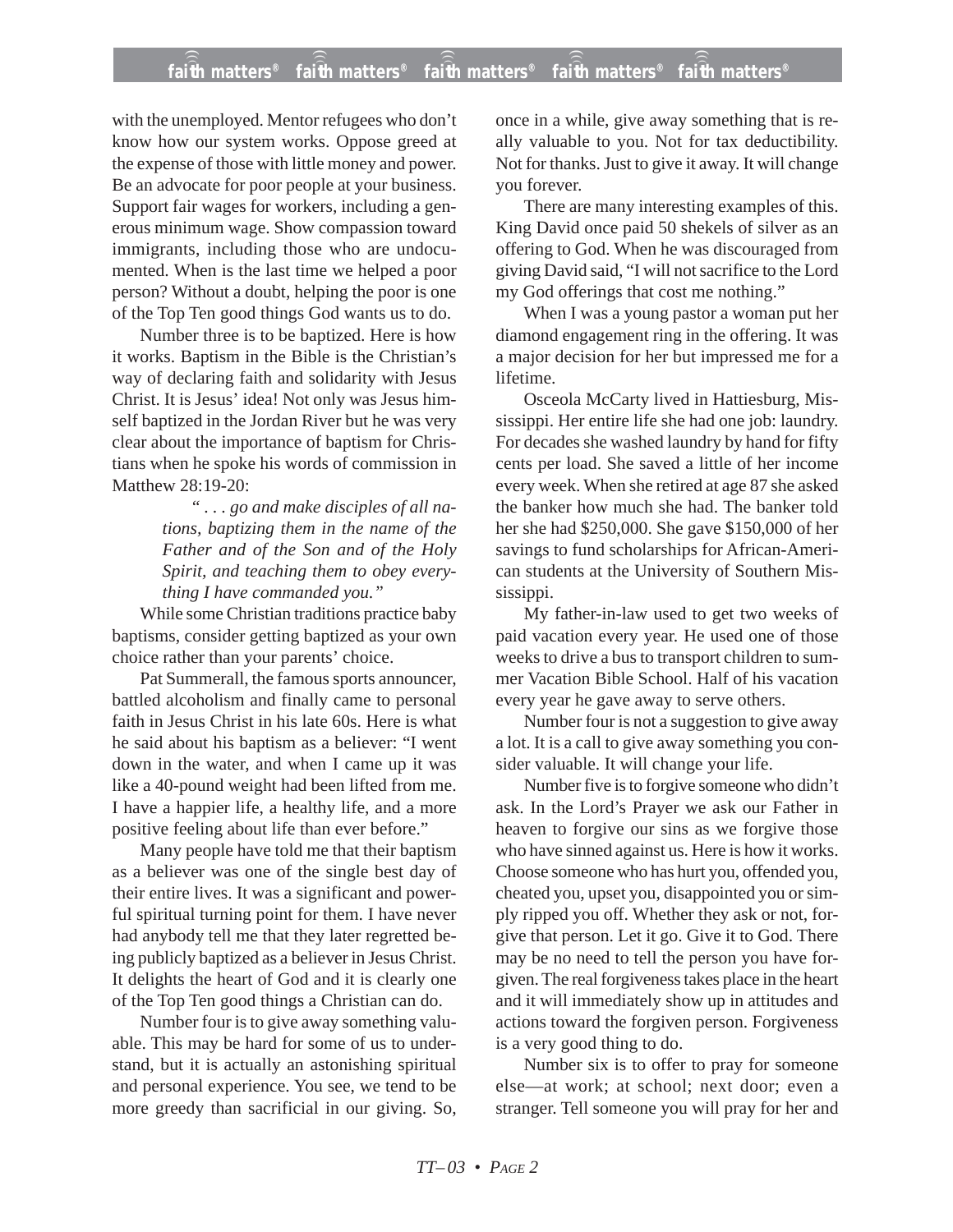ask, "What would you like me to pray about?" Ask someone you know if he would like your prayers. Then do it. Pray!

Charleen and I went to eat at a popular Eden Prairie restaurant with some out-of-state guests. We were seated, ordered beverages and the meal and were talking together. One of the men spoke to our server and asked her when the food would arrive. She said, "In just a few minutes." He said, "Fine because we want to have a prayer shortly before we eat and I was wondering if there is anything you would like us to pray about for you."

I was a little taken back. I feared she would be offended. To the contrary, her whole demeanor changed and she said, "Would you pray for my mom?" She then explained her mother's medical

problem and was delighted that a customer cared enough to pray for her mom.

Want something really good to do? Offer to pray for someone else.

Number seven is to tell somebody about Jesus. This

is one of the very, very best things any Christian can ever do. But, honestly, for many of us it is kind of scary. So, think it through. Pray for God's words to say. Look for the right time and opportunity. Keep it simple. Focus on someone with whom you already have established a relationship. Tell about the difference Jesus has made in your life.

You don't have to have all the answers. Nobody has all the answers. You may tie it to a book you read, a movie you saw or an invitation to church. Think how great it will be that you have been the messenger of God in communicating the good news of Jesus. Someone or many may spend forever in heaven with God because you told them about Jesus. And, by the way, who would be a good person for you to tell?

Number eight is to volunteer. Americans are among the very best volunteers in the world. And the number one place in America where people volunteer is in the context of the church because churches are essentially volunteer organizations with a vast array of opportunities—opportunities to befriend people, to pray for people, opportunities to be ushers, teachers, counselors, musicians and a whole lot more.

At Wooddale Church we have a pastor who specializes in volunteer ministries. She is not an advocate for positions to be filled but for those who want to volunteer. She matches up the person with skills, passions, gifts and interests with tasks and people who could use those interests and abilities. Sort of a volunteer placement service!

But, volunteering does not need to be in the context of the church. Out in the community there are all kinds of opportunities for volunteering. So, volunteer to tutor immigrants, work in an inner city ministry, answer phones for some char-

*You may discover that the person that benefits the most when you volunteer is you.*

ity. If you have a professional skill offer pro bono service for somebody who could not afford it. If you are among those rich folk who would rather give money and let someone

else volunteer, think again. Money is good but never enough. Do good personally!

Psychiatrist Carl Menninger was asked what someone should do who feels on the verge of a breakdown. Menninger answered, "Lock your house, go across the railroad tracks, find someone in need and do something for him." You may discover that the person that benefits the most when you volunteer is you.

Related to that is number nine: teach a child. Once again, you can do this in the community, but I particularly encourage you to teach a child in the context of the church. Most people come to personal faith in Jesus Christ as children. Childhood shapes a lot of life and teachers shape childhood. Whether it's a baby in the nursery, a thirdgrader in a classroom or a junior higher at camp, you can make a lifelong difference.

Let me tell you what has happened in America. For decades, women were the ones who did much of the teaching in the community and the church. But as women have entered the workforce and become extremely busy, fewer